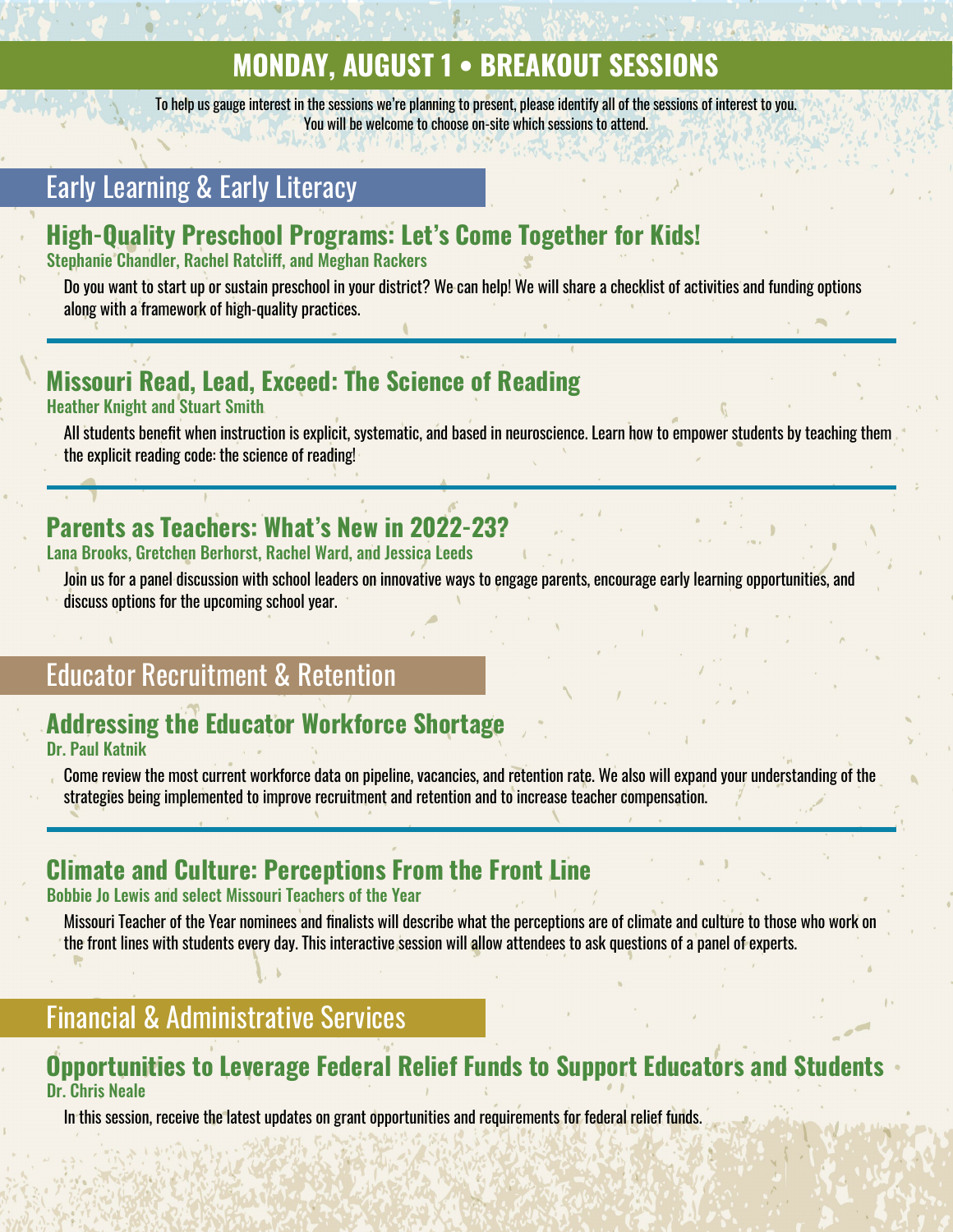To help us gauge interest in the sessions we're planning to present, please identify all of the sessions of interest to you. You will be welcome to choose on-site which sessions to attend.

# **What You Need to Know Regarding School Finance, Governance, and Transportation**

#### Tammy Lehmen and David Tramel

Receive the latest updates on current issues affecting school finance, governance, and transportation such as allowable transfers, claiming Pre-K students for state aid, calendar requirements, AMI, tax-rate reminders, residency, and resources available on the DESE website.

## Safe & Healthy Schools

### **SEL and Mental Health Resources: Stay in the Know**

Chrissy Bashore, Dr. Jennifer Sweeton, Dr. Chris Neale, and representatives from DMH and DHSS

Do you want to learn how to navigate student-wellness resources in your district? This session will discuss current initiatives including Fostering Our Best Selves and other collaborative efforts designed to help district leaders navigate the various available resources.

## Success-Ready Students & Workforce Development

### **Competency-Based Learning: A Report From the Success-Ready Students Work Group**

Lisa Sireno, Dr. Mike Fulton, Dr. Pam Hedgpeth, Dr. Jeremy Tucker, and Dr. Matt Goodman

Start with the student. That's how competency-based learning (CBL) works – with a focus on mastery for each student. In this session, experienced Missouri implementers and thought-leaders will shed light on how to bring CBL to life in your district.

## **Continuous Improvement Work Session**

DESE Area Supervisors and RPDC staff members

Do you need technical assistance regarding the continuous improvement components of MSIP 6? Then this session has you covered! Join area supervisors and RPDC staff members to help you develop your plan.

### **CTE Open Mic: A Computer Programmer, Welder, and Dental Hygienist Walk Into a….** Dr. Roger Barnes, Lori Brown, Dr. Chris Neale, and leaders from Missouri school districts

This interactive, panel-led discussion featuring both school leaders and DESE staff will provide an open-mic format to learn about career and technical education initiatives and student-development opportunities such as leadership and service-learning programs.

# **Did You Know? Computer Science Initiatives in Missouri**

#### Cindy Shannon

What is the preferred age and grade level to introduce computer science to students? Are funding sources available to help train teachers in computer science? Come join district and DESE staff to learn more about these topics in an open-forum format.